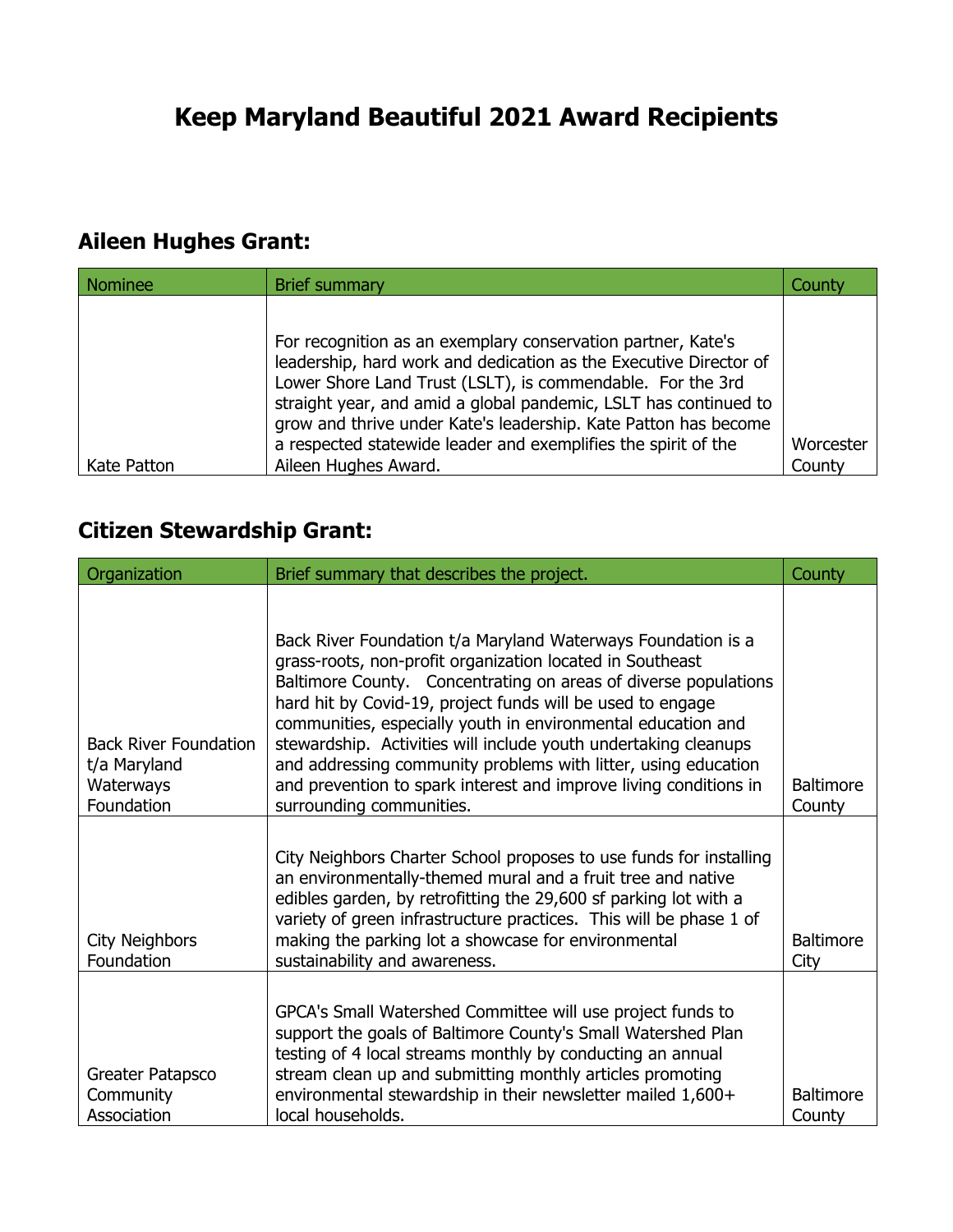| iCarre Resource<br>Center                            | The iCARRe Foundation will use project funds to support the City<br>Weeds project. Partnering with BeMore Green, to educate<br>adolescents on growing their own food, herbs, and microgreens<br>as well as how to care for blocks in their community. The iCARRE<br>Foundation is a non-profit focused on substance abuse and has<br>recently grown to encompass all forms of socio-emotional health<br>and wellness. | <b>Baltimore</b><br>City  |
|------------------------------------------------------|-----------------------------------------------------------------------------------------------------------------------------------------------------------------------------------------------------------------------------------------------------------------------------------------------------------------------------------------------------------------------------------------------------------------------|---------------------------|
| Langton Green, Inc.                                  | Langton Green will utilize project funds to serve intellectually<br>disabled individuals, students and older adults affected by<br>isolation from COVID 19. Funds will support the building of raised<br>garden beds on the Langton Green Community Farm for<br>sustainable gardening, education, and emotional well-being.                                                                                           | Anne<br>Arundel<br>County |
| Living Classrooms<br>Foundation                      | Living Classrooms Foundation will use project funds to provide<br>hands-on environmental education activity kits for Baltimore<br>students and supplies for action projects conducted by<br>students/families that address causes/solutions of stormwater<br>runoff pollution, encourage community stewardship, and promote<br>the resources of Masonville Cove Environmental Education<br>Campus.                    | <b>Baltimore</b><br>City  |
| Parks & People                                       | Parks & People will use project funds to support the following free<br>programs for underserved youth and families in Baltimore: •<br>SuperKids Camp, environmental education programming for K-5;<br>• Sports, a sports league for middle school students; and, •<br>Branches, a teen internship program.                                                                                                            | <b>Baltimore</b><br>City  |
| <b>Patterson Park</b><br>Neighborhood<br>Association | PPNA will utilize funding to support an accessible community<br>composting program. This program will create neighbor<br>investment in neighborhood and environmentally-friendly<br>practices. In addition, composting will divert a significant amount<br>of trash from landfills and incinerators, and creates nutrient rich<br>compost to enhance depleted soils and fight food insecurity.                        | <b>Baltimore</b><br>City  |
| Severn River<br>Association                          | Severn River Association's floating classroom will use project<br>funds to teach, inspire and encourage young people throughout<br>the Severn River to become citizen scientists and stewards of the<br>river, thereby expanding their knowledge and respect for all who<br>live in the Chesapeake Bay.                                                                                                               | Anne<br>Arundel<br>County |
| Stella's Girls                                       | Stella's Girls will utilize funding to support The Green TurnUp<br>Program. Funds will assist with training and materials needed to<br>engage under-represented youth, connect them to the outdoors<br>and careers in conservation. The focus is on cultural based<br>environmental education programming to expose youth to<br>healthy lifestyle choices to create an overall healthy community.                     | Charles<br>County         |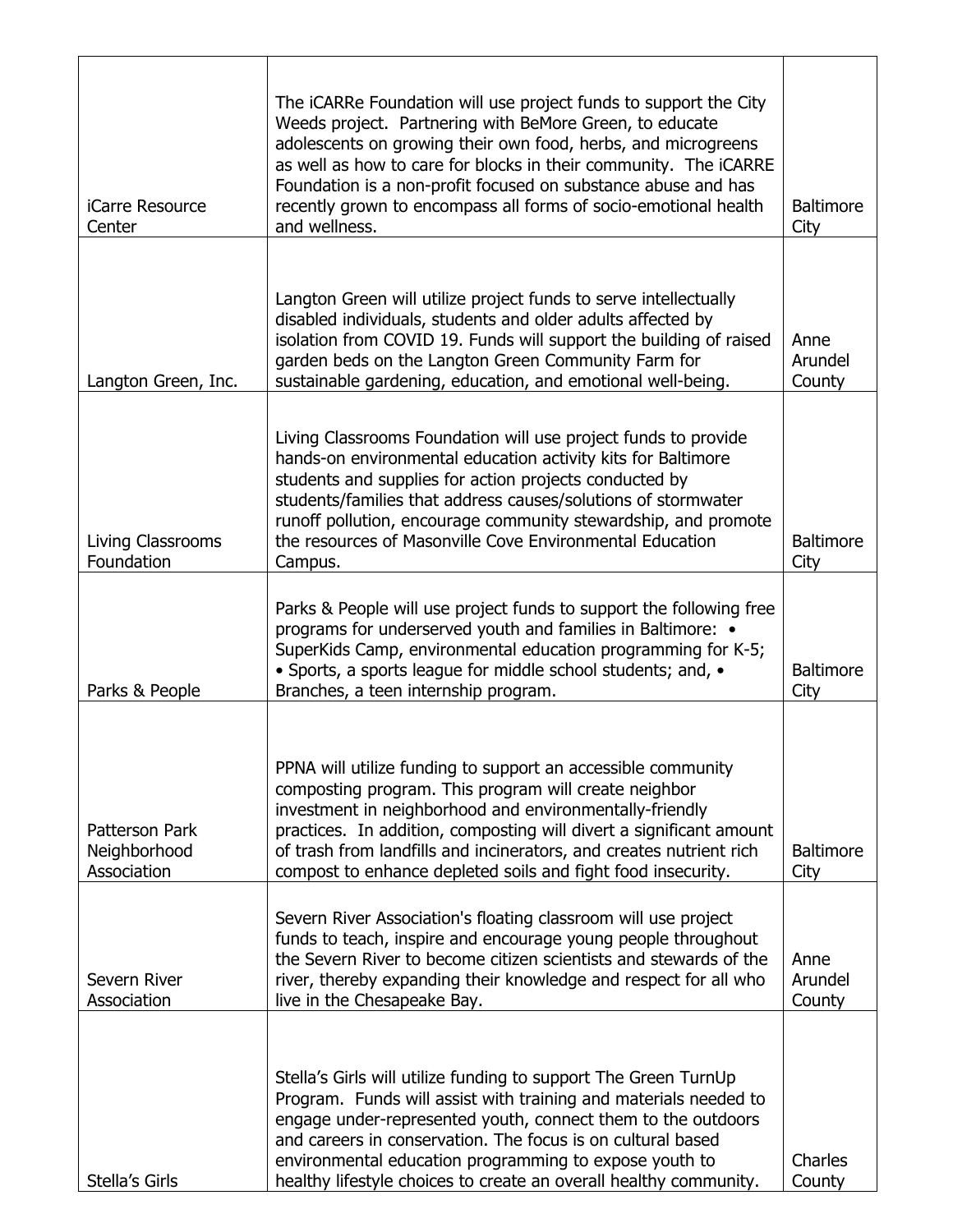| The National<br>Aquarium | The National Aquarium will use funding to support The Henry Hall<br>Fellowship internship program for Baltimore City high schoolers<br>designed to inspire the next generation. Funding will assist in the<br>youth education to gain an understanding of the principles of<br>Urban Conservation and Environmental Justice and explore<br>STEAM career opportunities. | <b>Baltimore</b><br>City |
|--------------------------|------------------------------------------------------------------------------------------------------------------------------------------------------------------------------------------------------------------------------------------------------------------------------------------------------------------------------------------------------------------------|--------------------------|
| VolunTeens Co            | VolunTeens will work with Live Green Howard County and the<br>Audubon Society and will use project funds to build, maintain,<br>study and develop pollinator gardens throughout the County.<br>VolunTeens will work with the Community Ecology Institute to<br>restore a stream and conduct long-term monitoring.                                                      | Howard<br>County         |

## **Clean Up & Green Up Maryland Grant:**

| Name of<br>Organization:                               | Brief summary that describes the project.                                                                                                                                                                                                                                                                                                     | County                       |
|--------------------------------------------------------|-----------------------------------------------------------------------------------------------------------------------------------------------------------------------------------------------------------------------------------------------------------------------------------------------------------------------------------------------|------------------------------|
| 3200 Carlisle Block<br>Association, Inc                | The funding for this project will provide supplies to support the<br>Spring Cleanup Celebration of a city lot. The goal is to maintain<br>an area for community events and other areas for flower and<br>produce gardening.                                                                                                                   | <b>Baltimore</b><br>County   |
| Alice Ferguson<br>Foundation                           | The Alice Ferguson Foundation will use the funding to support<br>two cleanup site leader trainings - about 10 leaders, in Prince<br>George's County and Charles County and equip community<br>members to lead cleanups in commercial districts, parks and<br>residential areas in Maryland.                                                   | Prince<br>George's<br>County |
| Annapolis Green                                        | Grant funds will help establish a six-month pilot residential<br>composting program in partnership with the City of Annapolis.                                                                                                                                                                                                                | Anne<br>Arundel<br>County    |
| Antietam-<br>Concocheague<br><b>Watershed Alliance</b> | The funding for this project will support the installations of 25<br>urban trees within sustainable communities in Hagerstown and<br>provide printed materials to educate community members on<br>the upkeep and management of the new trees.                                                                                                 | Washington<br>County         |
| <b>Baltimore Community</b><br><b>ToolBank</b>          | The Baltimore Community ToolBank will utilize the funding to<br>support the hosting of 6 environmental education field trips<br>(about 90 students total) to youth in the Baltimore Metro area<br>and the installation of 3 all-weather signs with lessons about<br>the native plants found in Baltimore Community Toolbank's rain<br>garden. | <b>Baltimore</b><br>City     |
| <b>Baltimore Oliver</b><br>Community<br>Association    | The funding for this project will support East Baltimore Oliver<br>Community Association Litter Reduction - 2 Tiered Method -<br>Program by 1. Providing Spring and Summer educational<br>workshops for youth and 2. Hosting Saturday clean ups and<br>providing stipends to the youth.                                                       | <b>Baltimore</b><br>City     |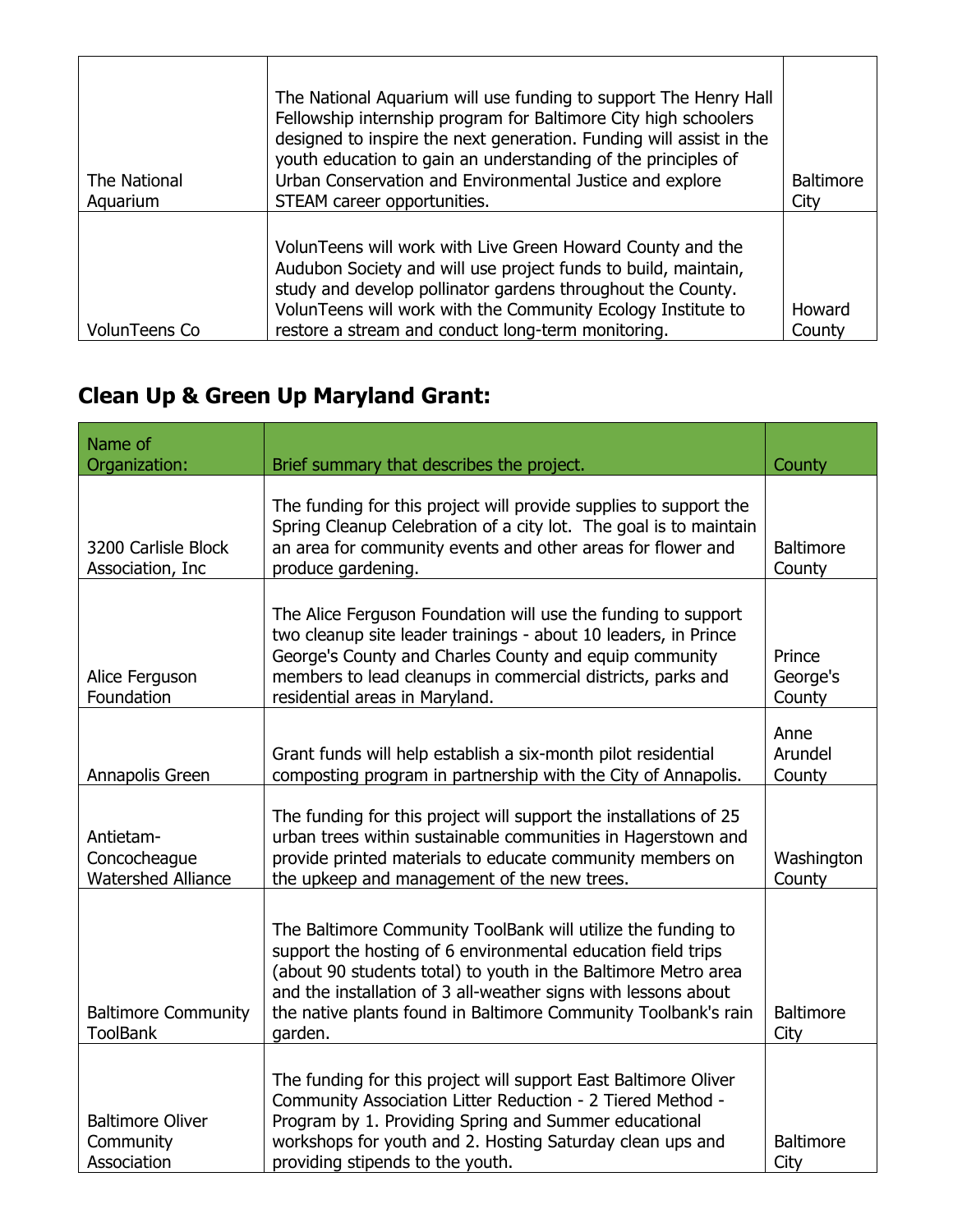| <b>Baltimore Star Project</b>                                                                       | Baltimore Star Project will re-establish a rain garden at the<br>corner of N. Milton Avenue and E. Eager Street by partnering<br>with community members and youth to host a planting event<br>Spring/Summer '21, with the project funds.                                                                                                                                         | <b>Baltimore</b><br>City   |
|-----------------------------------------------------------------------------------------------------|----------------------------------------------------------------------------------------------------------------------------------------------------------------------------------------------------------------------------------------------------------------------------------------------------------------------------------------------------------------------------------|----------------------------|
| <b>Bel Air Downtown</b><br>Alliance, Inc.                                                           | The funding for this project will plant trees to beautify and<br>attract visitors to the northern end of Main Street.                                                                                                                                                                                                                                                            | Harford<br>County          |
| Beyond the<br>Classroom, Inc.                                                                       | Beyond the Classroom, Inc. will utilize funds for this project to<br>support their "Love Where You Live" program, a program that<br>provides educational workshops and clean ups for the youth of<br>Charles County, MD to inspire them to be good stewards and<br>make a positive impact by improving their communities.                                                        | Charles<br>County          |
| <b>Bon Secours</b><br>Community Works -<br>Department of<br>Housing and<br>Community<br>Development | The funding for this project will support the revitalization and<br>rehabilitation of Pacific Park along Saratoga Avenue in West<br>Baltimore, by providing a fence and planting materials for<br>community volunteered clean up.                                                                                                                                                | <b>Baltimore</b><br>City   |
| <b>Brunswick Main Street</b>                                                                        | Brunswick Main Street will use the project funding to help<br>reduce cigarette litter by purchasing 16 cigarette waste<br>receptacles and four sign posts to mount to bins, in downtown<br>Brunswick.                                                                                                                                                                            | Frederick<br>County        |
| <b>Catonsville Manor</b><br>Community<br>Association                                                | The funding for this project will provide 191 recycling bins in<br>55% of homes in Baltimore County.                                                                                                                                                                                                                                                                             | <b>Baltimore</b><br>County |
| Cecil Land Trust                                                                                    | The funding for this project will provide materials to plant<br>pollinator gardens in 3 Elkton, MD locations - Historical Society<br>of Cecil County, the Cecil County Arts Council and Cecil Land<br>Trust (CLT), a protected farm owned by CLT and Kilby Dairy<br>Farm located in Colora, MD. Each location later using the<br>gardens for environmental education activities. | Cecil County               |
| <b>Central Baltimore</b><br>Partnership                                                             | The funding for this project will support a series of clean and<br>green events and environmental education workshops at the<br>Union Collective's 13 acre property, adjacent to the Jones Falls<br>in Baltimore City.                                                                                                                                                           | <b>Baltimore</b><br>City   |
| <b>Charles County</b><br>Government,<br>Department of Public<br>Works, Environmental<br>Resources   | The funding for this project will provide marketing materials<br>and cleaning/greening supplies to the Charles County<br>Beautification Project Community Cleanup - a countywide<br>cleanup that is part of the Keep Charles County Beautiful<br>initiative sponsored by Charles County Government.                                                                              | Charles<br>County          |
| City of Cambridge                                                                                   | The funding for this project will support the cleaning, greening<br>and maintenance of Empowerment Center Green Space, a<br>multi-use facility, in Central Cambridge's Pine Street<br>Neighborhood Historic District by providing native plants, and<br>tools.                                                                                                                   | Dorchester<br>County       |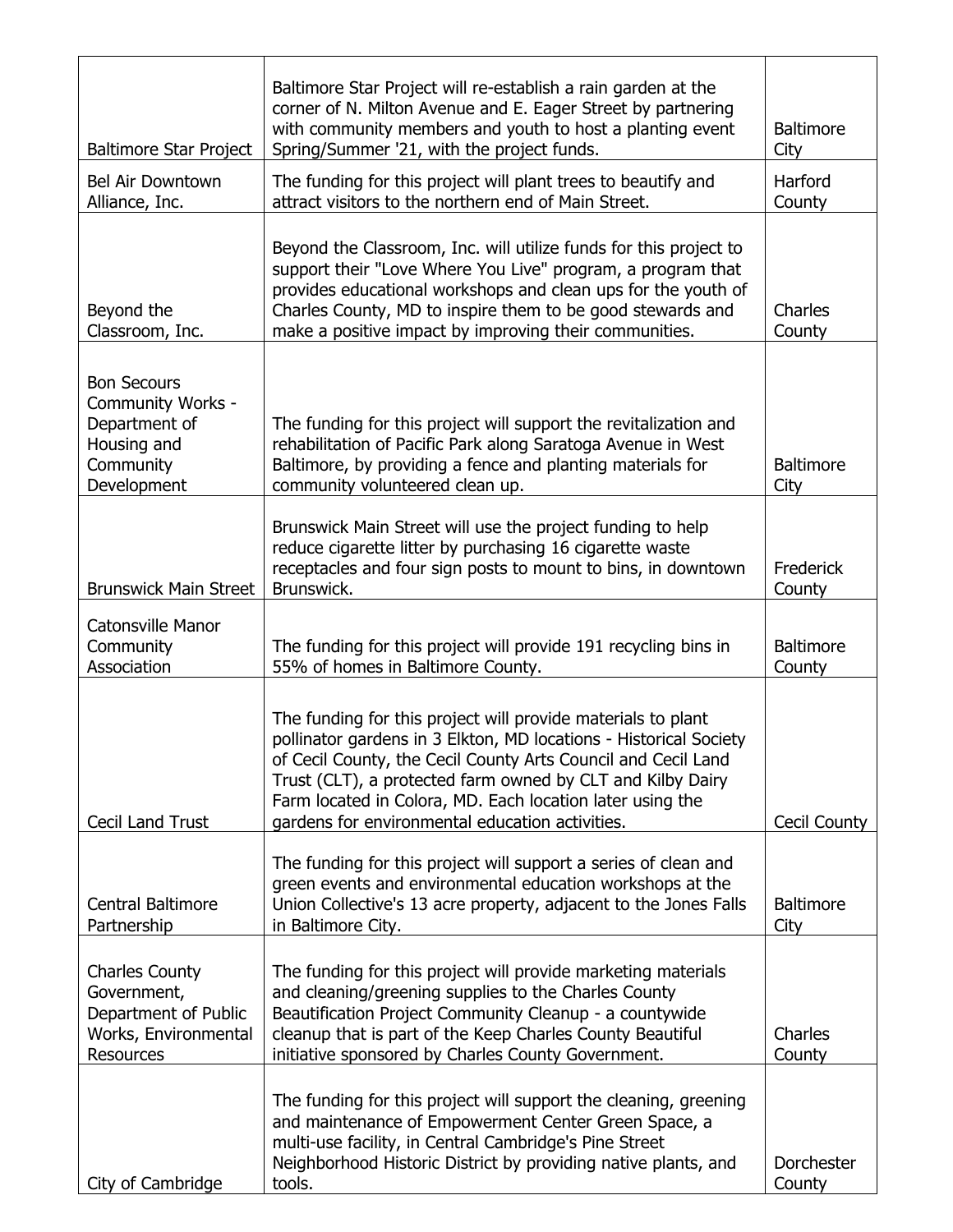| City of Westminster                                      | The funding for this project will provide planters, soil and<br>marketing to support the Keep Westminster Blooming Project.<br>This collaborative project will engage volunteers to clean up<br>and maintain the appearance of the commercial Main Street<br>area.                                                                                                                                                                     | Carroll<br>County          |
|----------------------------------------------------------|----------------------------------------------------------------------------------------------------------------------------------------------------------------------------------------------------------------------------------------------------------------------------------------------------------------------------------------------------------------------------------------------------------------------------------------|----------------------------|
| <b>Civic Works</b>                                       | The funding for this project will support the second Real Food<br>Farm location, Perlman Place, by providing signs, solar paneled<br>lights and vouchers/stipends for community members in an<br>effort to prevent illegal dumping. There will also be volunteer<br>cleanups and large pickup days, where community members<br>are hired to clean up illegally dumped items, load dump trucks<br>and make drop offs to city landfills. | <b>Baltimore</b><br>City   |
| Columbia Association                                     | The Columbia Association (CA) will utilize funds to support a<br>community wide clean up event, "Columbia Cleans", using<br>volunteers throughout Columbia to remove litter in public<br>spaces by providing cleaning supplies such as grabbers, gloves,<br>bags and safety vest.                                                                                                                                                      | Howard<br>County           |
| Downtown Denton<br>Main Street, Inc.                     | The funding for this project will support a variety of cleaning<br>and greening initiatives - replacement of street trash can lids,<br>dog waste bags, street trash cans and the annual Bring a<br>Broom Saturday in downtown Frederick.                                                                                                                                                                                               | Caroline<br>County         |
| Downtown Frederick<br>Partnership                        | The funding for this project will support a variety of cleaning<br>and greening initiatives - replacement of street trash can lids,<br>dog waste bags, street trash cans and the annual Bring a<br>Broom Saturday in downtown Frederick.                                                                                                                                                                                               | Frederick<br>County        |
| Downtown Sykesville<br>Connection                        | The funding for this project will provide 3 three-compartment<br>trash receptacles for 2 of Sykesville's largest parks and the<br>farmer's market.                                                                                                                                                                                                                                                                                     | Carroll<br>County          |
| Druid Heights<br>Community<br>Development<br>Corporation | The Druid Heights Community Development Corporation will<br>use the funding for this project to provide fencings around<br>vacant lots located at 2102-2128 Etting Street and the adjoining<br>lots of 513-521 Gold Street in West Baltimore, to prevent illegal<br>dumping.                                                                                                                                                           | <b>Baltimore</b><br>City   |
| Dundalk Renaissance                                      | The funding for this project will support the community<br>volunteers who will clean up, plan and execute the plantings in<br>the Historic Dundalk Town Center.                                                                                                                                                                                                                                                                        | <b>Baltimore</b><br>County |
| <b>Ednor Gardens</b><br>Lakeside Civic<br>Association    | This project funds will address the cleaning and greening needs<br>of the Ednor Gardens-Lakeside community in Northeast<br>Baltimore by providing leaf bags, gardening supplies and native<br>plants to community volunteers for clean ups.                                                                                                                                                                                            | <b>Baltimore</b><br>City   |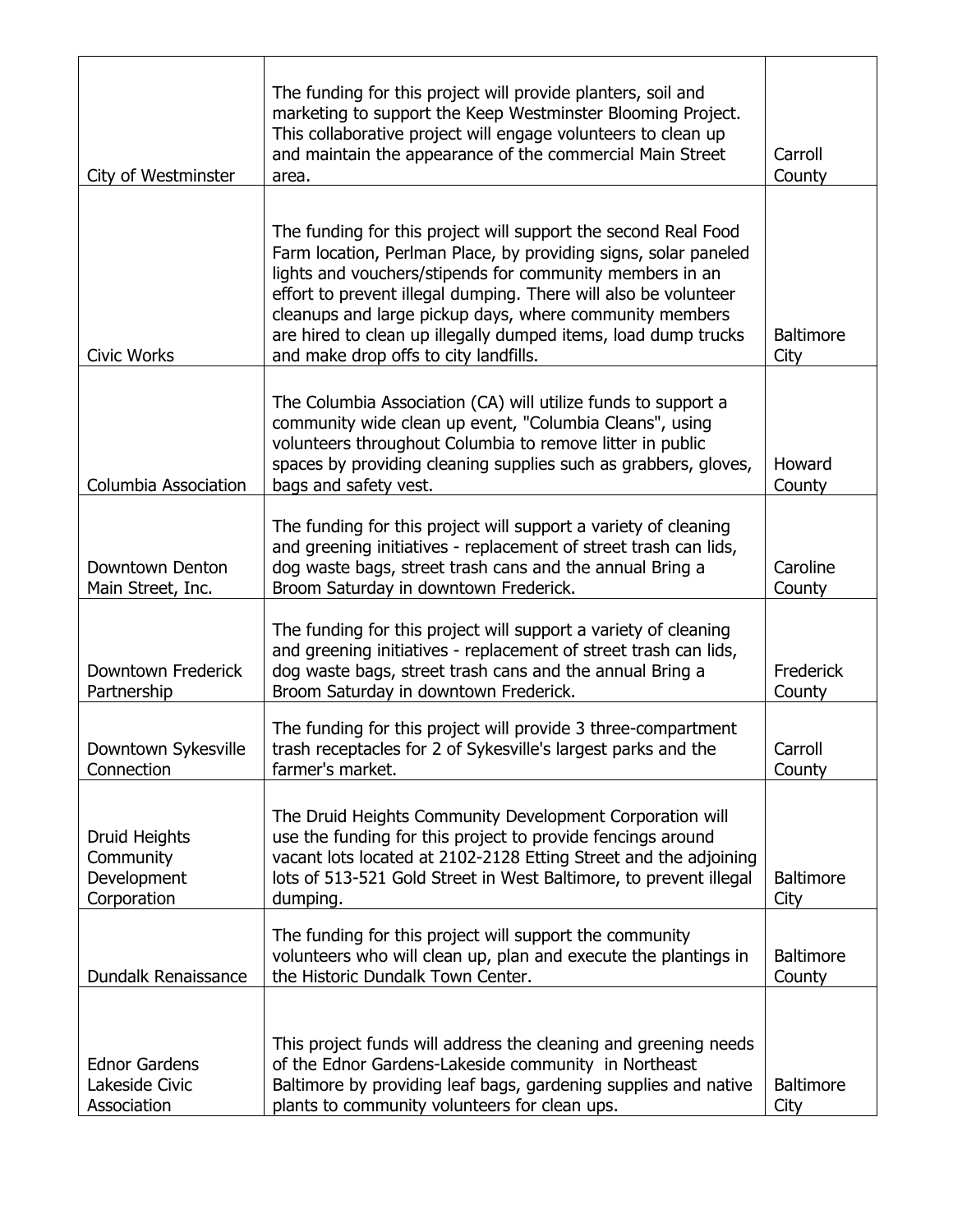| <b>Ellicott Mills</b><br>Homeowners<br>Association | The funding for this project will support Ellicott Mills'<br>Community Spring Cleanup Event, by providing native plantings<br>to help reforest parts of the community and to establish rain<br>gardens to slow water runoff.                                                                                                                                              | <b>Baltimore</b><br>County   |
|----------------------------------------------------|---------------------------------------------------------------------------------------------------------------------------------------------------------------------------------------------------------------------------------------------------------------------------------------------------------------------------------------------------------------------------|------------------------------|
| Friends of St<br><b>Clements Bay</b>               | The funding for this project will create a "Front Yard" for the<br>Leonardtown Library and Garvey Senior Activity Center's new<br>facility in St. Mary's County, by providing native plants, outdoor<br>seating, reference books, signs and gardening supplies, to<br>transform the lawn into active green space for visitors and<br>outdoor programming.                 | St. Mary's<br>County         |
| Greater Baybrook<br>Alliance                       | The funds will be used to install a gate at the back side of<br>Myers Soccer Pavilion Parking lot in Farring Baybrook Park, to<br>limit public driving access to less visible locations to prevent<br>illegal dumping, provide access to maintenance vehicles and<br>control traffic flow toward camera locations.                                                        | <b>Baltimore</b><br>City     |
| <b>Gwynns Falls</b><br>Community<br>Association    | The funding will be used to purchase and install fencing,<br>garden beds, trees and plants to turn a vacant lot 507<br>Wellesley Street, located in Southwest Baltimore into active<br>community green space.                                                                                                                                                             | <b>Baltimore</b><br>City     |
| <b>HARBEL Community</b><br>Organization            | The funding will be used to purchase supplies to paint storm<br>drains along the Harford Road Corridor with designs by<br>students and residents and to purchase/install new trash cans.                                                                                                                                                                                  | <b>Baltimore</b><br>City     |
| <b>Harford Park</b><br>Community<br>Association    | The funding will be used support community clean ups, provide<br>environmental education and beautify the Harford Park<br>Community Association Community Hall.                                                                                                                                                                                                           | <b>Baltimore</b><br>County   |
| Keep La Plata<br><b>Beautiful</b>                  | Keep La Plata Beautiful will be use grant funds to provide litter<br>collection and safety, health and hygiene equipment and<br>supplies to participating organizations of the proposed Adopt-a-<br>Spot program in La Plata.                                                                                                                                             | Charles<br>County            |
| Keep Prince George's<br>County Beautiful           | The funding will be used to host environmental education<br>seminars to support Prince George's County schools in attaining<br>or retaining their certification as a Maryland Green School.<br>Funding will also be used to purchase plantings and PPE for<br>community clean ups.                                                                                        | Prince<br>George's<br>County |
| Let's Thrive Baltimore<br>Inc                      | The funding for this project will support youth interns of Let's<br>Thrive Baltimore-Youth in Action program, a program where<br>youth dedicate their time to make their communities clean,<br>green and beautiful. Funding will also purchase flowers, soil,<br>mulch and paint for community beautification in the 1900 block<br>of N. Payson Street in West Baltimore. | <b>Baltimore</b><br>City     |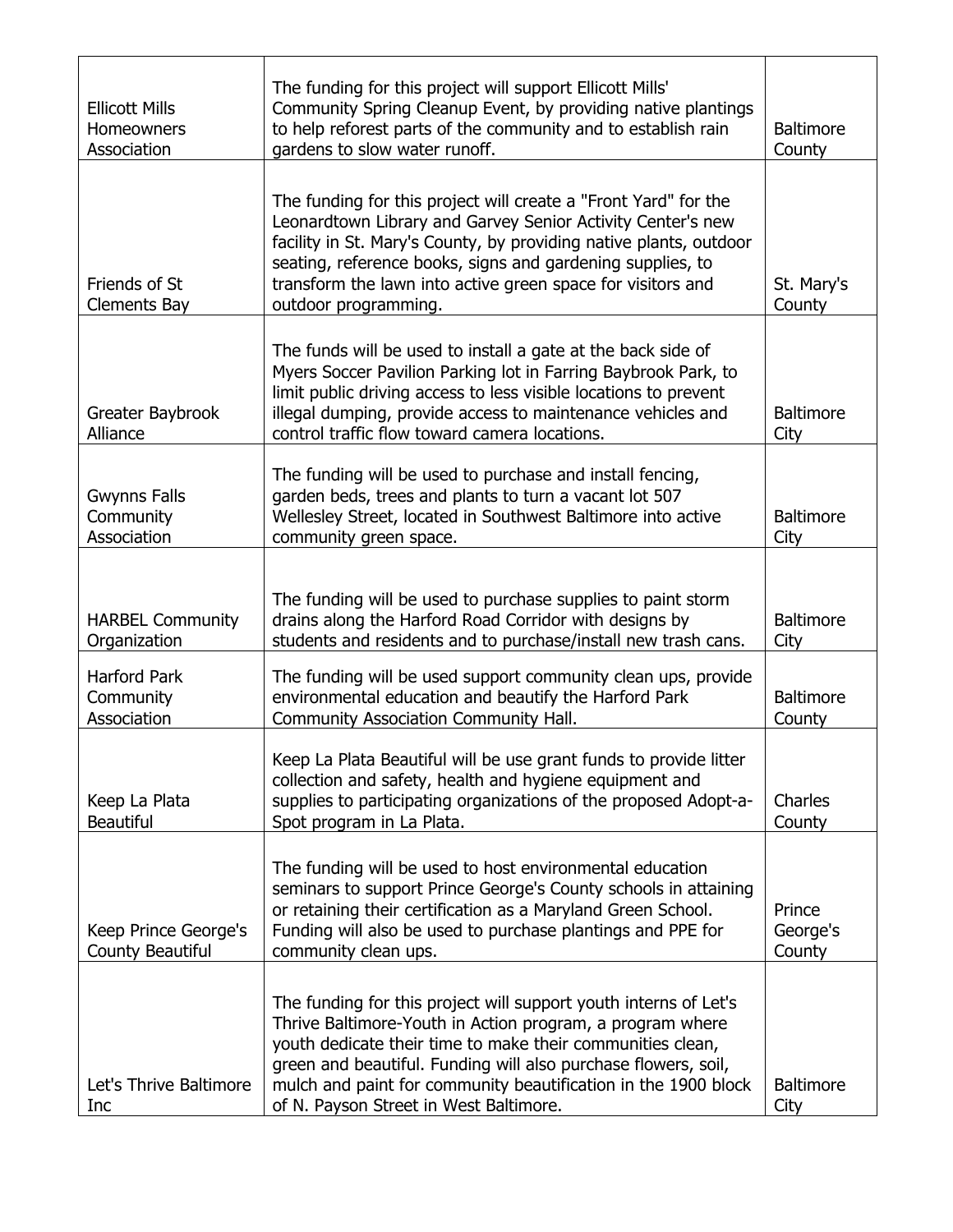| Lower Susquehanna<br>Heritage Greenway            | The funding will be used to purchase trash bags, gloves, safety<br>equipment and trash picker tools, along with volunteer<br>giveaways for the Lower Susquehanna Heritage Greenway<br>Annual shoreline and roadside clean-up, River Sweet 2021.                                                                                | Harford<br>County          |
|---------------------------------------------------|--------------------------------------------------------------------------------------------------------------------------------------------------------------------------------------------------------------------------------------------------------------------------------------------------------------------------------|----------------------------|
| <b>McElderry Park</b><br>Community<br>Association | The funding will be used to replace or repair equipment<br>(brooms, dustpans, lawnmower, weed whacker, etc.) for<br>McElderly Park Community Cleaning and Greening Program in<br>Southeast Baltimore.                                                                                                                          | <b>Baltimore</b><br>City   |
| <b>MedStar Harbor</b><br>Hospital                 | MedStar Harbor Hospital will use the grant funds to support the<br>purchase and installations of trash receptacles and park<br>benches for Harbor Park West.                                                                                                                                                                   | <b>Baltimore</b><br>City   |
| <b>Overlea Community</b><br>Association           | The funding will provide trees and plants for the Cherry Heights<br>Woodland Garden in the Overlea Community and pay for<br>NeighborSpace program manager and native landscaper to<br>conduct community volunteer planting events.                                                                                             | <b>Baltimore</b><br>City   |
| Pahl's Crossing HOA                               | The funding for this project will provide marketing/printing,<br>shrubberies/grass/soil and other supplies and volunteer<br>recognition giveaway for community Clean Up/Green Up Event.                                                                                                                                        | <b>Baltimore</b><br>County |
| Patapsco Heritage<br>Greenway                     | The funding for this project support the Ellicott City Cleaning<br>and Greening project by purchasing litter removal supplies and<br>native trees.                                                                                                                                                                             | Howard<br>County           |
| Project Spudnik                                   | The funding for this project will support Project Spudnik - a<br>Calvert County Master Gardener-sponsored program that<br>encourages the love of gardening in youth and teaches the<br>elements of gardening. Funds will provide gardening tools,<br>plants, seeds and other supplies for annual community<br>gardening event. | Calvert<br>County          |
| Reisterstown<br>Improvement<br>Association, Inc.  | Reisterstown Improvement Association will provide supplies to<br>support RIA Monthly Clean Up of Reisterstown Main Street and<br>also provide marketing materials, tee shirts and recognitions<br>giveaways for volunteers with the project funds.                                                                             | <b>Baltimore</b><br>County |
| <b>Russett Community</b><br>Association           | The funding for this project will help install two rain gardens at<br>the intersection of Woodland Hills Way and Russet Green West<br>in the Russet Community to filter stormwater runoff and<br>prevent clogging of the water management system.                                                                              | Anne<br>Arundel<br>County  |
| Sandtown South<br>Neighborhood<br>Alliance        | The funding for this project will support 8 local gardeners,<br>provide education and outreach for 25+ neighbors and provide<br>solar panel and other tools/supplies for upkeep and updates to<br>Our Community Garden in the Sandtown-Windchester<br>community of West Baltimore.                                             | <b>Baltimore</b><br>City   |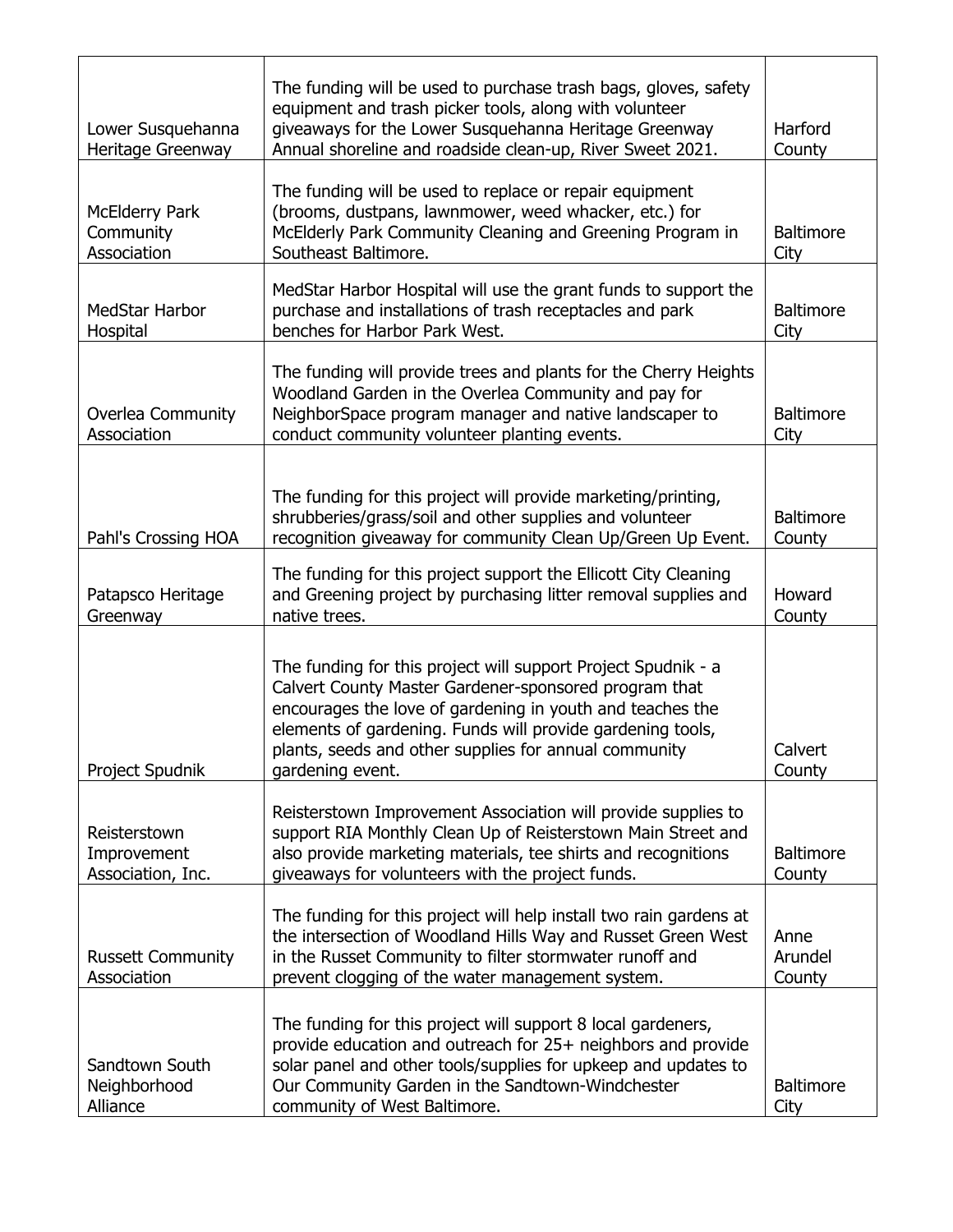| Smith Island United                                           | The funding for this project will support community clean ups<br>for Tylerton, Ewell and Rhodes island by providing trash bags,<br>gloves, face masks and trash transport services to the<br>mainland.                                                                                                                                                                                                                                                                             | Somerset<br>County                     |
|---------------------------------------------------------------|------------------------------------------------------------------------------------------------------------------------------------------------------------------------------------------------------------------------------------------------------------------------------------------------------------------------------------------------------------------------------------------------------------------------------------------------------------------------------------|----------------------------------------|
| <b>Sussex Community</b><br>Association, Inc                   | Sussex Community in Baltimore County will utilize the project<br>fund to providing contractor bags, gloves and tools, for Clean<br>Up days, outdoor trash/recycling cans and trees for residents,<br>pet waste stations throughout the community and educational<br>materials and a guest speaker for community meetings.                                                                                                                                                          | <b>Baltimore</b><br>County             |
| Takoma Langley<br>Crossroads<br>Development<br>Authority Inc. | This project will address blight generated by commercial<br>property vacancy in the Takoma Langley Crossroads<br>Commercial District. The Crossroads Art in Vacant Places<br>program will commission graphic artists to create unique and<br>attractive designs to be printed onto heavy vinyl to cover the<br>windows of vacant street front commercial properties. This will<br>be a new project for the CDA to address rapidly changing<br>dynamics in our commercial district. | Montgomery<br>County                   |
| The 6th Branch                                                | The funding for this project will support the Johnston Square<br>Green Team by providing monthly stipends for Green Team<br>Members, trash bags, gloves and other items for clean ups and<br>admin costs for The 6th Branch.                                                                                                                                                                                                                                                       | <b>Baltimore</b><br>City County        |
| The Heritage Crossing<br><b>Resident Association</b>          | The funding for this project will provide shrubs, hardscape,<br>tree/shrub removal services and a landscaper to restore 3<br>community green spaces, two located in the 1000 block of<br>Argyle Ave. and one in the 900 block of Argyle Ave. in the<br>Heritage Crossing Community in West Baltimore.                                                                                                                                                                              | <b>Baltimore</b><br><b>City County</b> |
| The Mission of Love<br>Charities, Inc.                        | The Mission of Love Charities will utilize funds for the<br>Community Cleaning and Greening Needs program. They will<br>address a section of Old Central Avenue in Prince George's<br>County by supporting the cleanup of and alleyway and vacant<br>public school lot and creation a community garden.                                                                                                                                                                            | Prince<br>George's<br>County           |
| The Urban Oasis                                               | The funding for this project will help convert and unused alley<br>corridor into livable community green space by providing<br>planters, flowers, gardening equipment/materials, and outdoor<br>libraries in the West Baltimore community of Panway.                                                                                                                                                                                                                               | <b>Baltimore</b><br>City               |
| Tilghman on<br>Chesapeake<br>Community<br>Association         | Tilghman on Chesapeake Community Association will utilize<br>funds to restore a 2 acre non tidal wetland site in the Tilghman<br>on Chesapeake Community by providing 10 trees, 116 shrubs<br>and tree stakes/wire/mulch. The restored wetland will provide<br>community green space and also provide education and<br>outreach to the residents and visitors.                                                                                                                     | Talbot<br>County                       |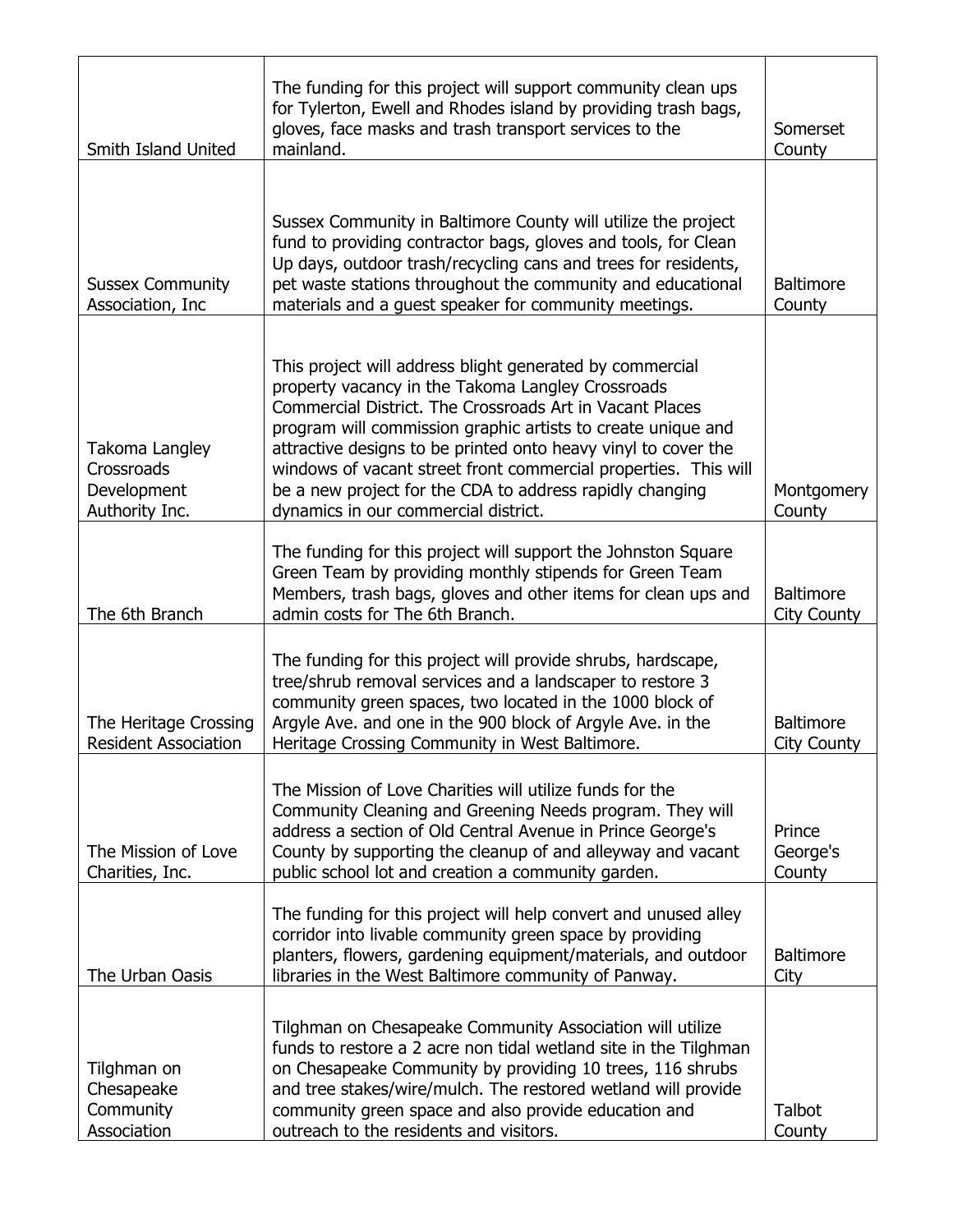| Town of East New<br>Market                         | The funding for this project with provide new landscaping at<br>the Trading Post heritage tourism site in the Town of East New<br>Market to improve visual appearance, more green space to the<br>town and increase tourism.                                                                                                       | Dorchester<br>County         |
|----------------------------------------------------|------------------------------------------------------------------------------------------------------------------------------------------------------------------------------------------------------------------------------------------------------------------------------------------------------------------------------------|------------------------------|
|                                                    |                                                                                                                                                                                                                                                                                                                                    |                              |
| Town of Edmonston                                  | The funding for this project will support the 'Hand In' Clean up<br>& Green Up Edmonston two day event by providing promotion,<br>banners, cleaning supplies, building materials, seating,<br>trashcans and plants.                                                                                                                | Prince<br>George's<br>County |
|                                                    | The funding for this project will purchase 6 33 gallon trash<br>containers to place throughout parks, trash container shipping<br>and support Arbor Day Tree Planting event in the Town of                                                                                                                                         | Frederick                    |
| Town of Emmitsburg                                 | Emmitsburg                                                                                                                                                                                                                                                                                                                         | County                       |
| Town of Galena                                     | The funding for this project will supply 6 major businesses in<br>the Town of Galena with biodegradable containers as there has<br>been a resurgence in styrofoam waste, purchase compostable<br>bins for Galena Elementary School, paint a mural on the new<br>bathroom and plant native plants in the park.                      | Kent County                  |
|                                                    |                                                                                                                                                                                                                                                                                                                                    |                              |
| Town of Hillsboro                                  | The funding for this project will assist the Town of Hillsboro's<br>"Meadow Project" in implementing green practices that protect<br>water quality and beautify public spaces by purchasing native<br>plants, interpretive signage, invasive plant removal, soil testing<br>and drill rental.                                      | Caroline<br>County           |
|                                                    |                                                                                                                                                                                                                                                                                                                                    |                              |
| Town of Hurlock                                    | The funding for this project will clear a vacant lot on Nealson<br>Street, in the Town of Hurlock, of debris and litter, to<br>potentially be turned into community green space.                                                                                                                                                   | Dorchester<br>County         |
| Town of North Beach                                | The funding for this project will purchase plants for the Town of<br>North Beach's annual Plant the Town/Community Clean Up Day<br>in, and also purchase Terra Cycle cigarette butt containers for<br>the new "No Butt About It 'Don't Litter'" Campaign.                                                                          | Calvert<br>County            |
| Town of Vienna                                     | The funding for this project will support landscaping<br>improvements in the town of Vienna by planting native species<br>of tree, bushes and flowers at Vienna Heritage Museum, Town<br>Hall and at the Entrance Park.                                                                                                            | Dorchester<br>County         |
| <b>Turner Station</b><br><b>Conservation Teams</b> | The funding for this project will support the Chestnut Street<br>Park Restoration Event in Turner Station by providing a stipend<br>for graduate student architecture design service, park signage,<br>dumpster service and wood chips. Funding will also pay<br>Neighborspace program manager for leading volunteer clean<br>ups. | <b>Baltimore</b><br>County   |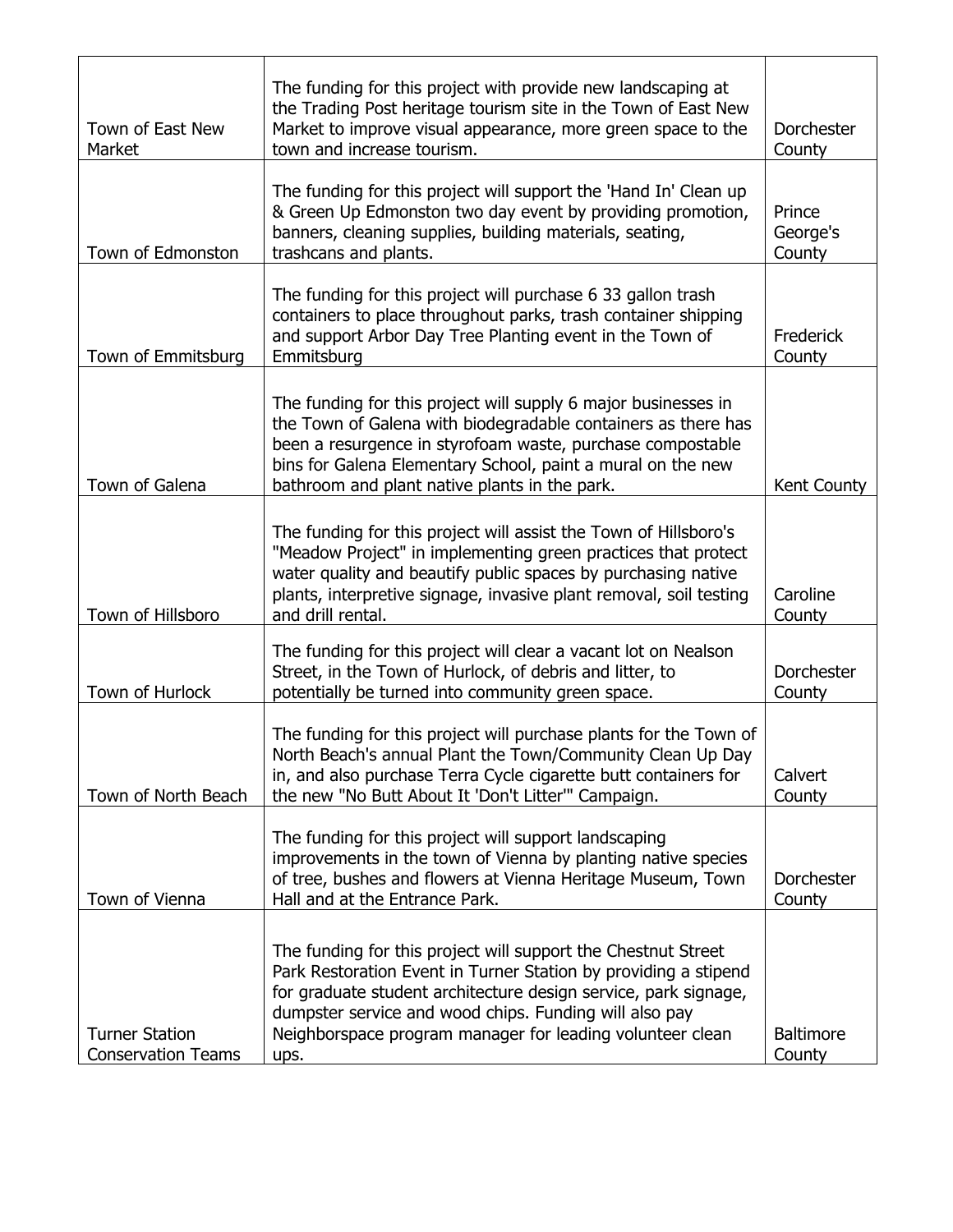| University of Maryland<br><b>Baltimore County</b> | The funding for this project will assist in the expansion of<br>UMBC's plastic film waste diversion program, a program which<br>collects plastic film waste separately and divert the waste to<br>appropriate recycler. This expansion includes student made<br>educational video, educational signage, and the purchase of<br>plastic films collection containers on campus.                   | <b>Baltimore</b><br>County |
|---------------------------------------------------|-------------------------------------------------------------------------------------------------------------------------------------------------------------------------------------------------------------------------------------------------------------------------------------------------------------------------------------------------------------------------------------------------|----------------------------|
| Upton Gardens of<br>Hope                          | The funding for this project will support Upton Urban Garden in<br>West Baltimore by, providing stipends for volunteer greening<br>days and supporting a hands on workshop where volunteers,<br>gardeners and others can learn how to create compost bins.<br>Funding will also provide trash pickers and informational flyers<br>for bi-monthly clean ups and storm drain painting activities. | <b>Baltimore</b><br>City   |
| Waltherson<br>Improvement<br>Association          | The funding for this project will support the revitalization of the<br>Unity Community Garden in Northeast Baltimore, by purchasing<br>picnic tables, rain barrels, signage, seating, paint, plants and a<br>natural elements play area.                                                                                                                                                        | <b>Baltimore</b><br>City   |
| <b>Waverly Mainstreet</b>                         | Waverly Farmer's Market will utilize the project funds to support<br>the Farmer's Lot in Northeast Baltimore, by providing native<br>plants, solar lighting, signage and other volunteer materials for<br>community upkeep.                                                                                                                                                                     | <b>Baltimore</b><br>City   |

## **Janice Hollmann Grant:**

| American Chestnut<br>Land Trust                                 | This project supports the placement of two Chesapeake<br>Conservation Corps members at the American Chestnut Land<br>Trust for a full year of service that will help enhance land<br>stewardship practices and increase community programming<br>and services.                                              | Calvert<br>County          |
|-----------------------------------------------------------------|-------------------------------------------------------------------------------------------------------------------------------------------------------------------------------------------------------------------------------------------------------------------------------------------------------------|----------------------------|
| <b>Baltimore Green</b><br>Space                                 | Baltimore Green Space requests \$10,000 to research and work<br>towards a sound preservation model for community farms in<br>Baltimore City communities that are underserved. Funds will<br>also support essential assistance at preservation sites<br>experiencing additional stresses caused by Covid-19. | <b>Baltimore</b><br>City   |
| <b>Catoctin Land Trust</b>                                      | Stronger Together is a project to strengthen Catoctin Land<br>Trust's stewardship capacity and to assume and steward<br>dozens of easements from other local land trusts, create a<br>volunteer monitoring program, and coordinate strategic,<br>collaborative conservation in the Heart of Maryland.       | <b>Frederick</b><br>County |
| <b>Charles Koiner</b><br>Conservancy for<br>Urban Farming (CKC) | CKC will work collaboratively with two groups of local land<br>stewards to protect their signature urban landscapes for the<br>purposes of agriculture and education. As a result, CKC will<br>achieve its mission of protecting a network of urban farms.                                                  | Montgomery<br>County       |